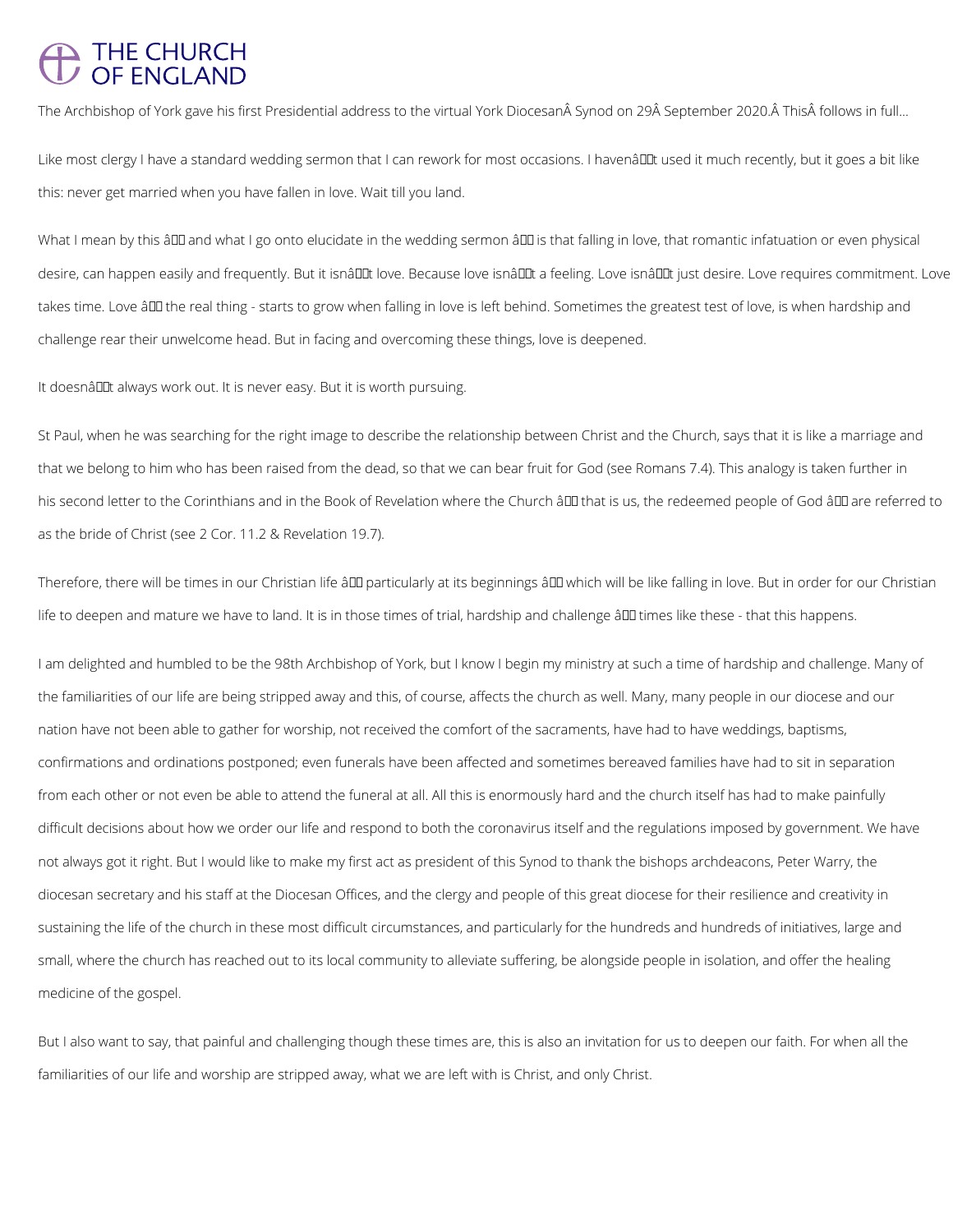As some of you know I am heading up a process for the Church of England, discerning vision and strategy for the next 10 years. At some point I hope to share this with you more fully. However, I note that at the heart of this vision and strategy are two phrases which I believe are very relevant for where we are at the moment as a diocese and as a national church: we believe God is calling us to be a *Christ centred* and *Jesus shaped* church. On the one hand, this is a perfectly obvious and unsurprising thing to be saying; on the other, it is an invitation to a radical realigning of our life around that which is most basic to our vocation: the call to be a Christ centred church, is the call to a renewal of prayer and worship; a declaration that both the highest doctrine of the Church and the most basic way of understanding the Church is that we are the women and men whose lives have been so impacted by the life, death and resurrection of Jesus Christ that we are formed into a community around him, and it is his life, his values, his teaching that are the pulse and yardstick of our lives. Therefore âll the second phrase at the heart of the vision ând we are called to be Jesus shaped. This is actually a phrase that is widely used around the Anglican Communion and it flows from what are known as the five marks of mission, that is to  $\hat{a}$ DD

To proclaim the Good News of the Kingdom

To teach, baptise and nurture new believers

To respond to human need by loving service

To seek to transform unjust structures of society, to challenge violence of every kind and to pursue peace and reconciliation

To strive to safeguard the integrity of creation and sustain and renew the life of the earth

Or in their more popular and memorable form: *to tell, teach, tend, transform and treasure*.

But these five marks of mission are not just a description of the witness and ministry of every Christian community, they can also be a descriptor of the Christian life itself, the life of missionary discipleship that each of us is called to.

We already have a strategy in the York diocese, usually summed up in the three words *reach, grow, sustain*. In the few weeks that I have been your Archbishop I have been working with my colleagues in the York Diocesan Leadership Team to think how we can reboot and re-express this strategy, mindful that the circumstances in which we now minister, and the very focused challenges we face, not least financial challenges, require us to look at this afresh. I donâu timagine the strategy will change much. We still need to reach. We still need to grow. And we most certainly need to find sustainable ways of maintaining our life and mission. But we may need to *develop* our strategic thinking and we are certainly going to have to face some hard questions about resourcing. We face a huge financial deficit. It would be irresponsible for me as your

bishop and for us as a Synod if we did not face up to this with vigorous Yorkshire candour and find ways forward, however tough.

We are committed to addressing these questions in the next few months and I very much hope we will be returning to this Synod early next year

with some specific proposals about our vision and the strategic priorities and other decisions that flow from it. Synod, I do ask for your prayers

as we go about this work. We have some important decisions ahead of us.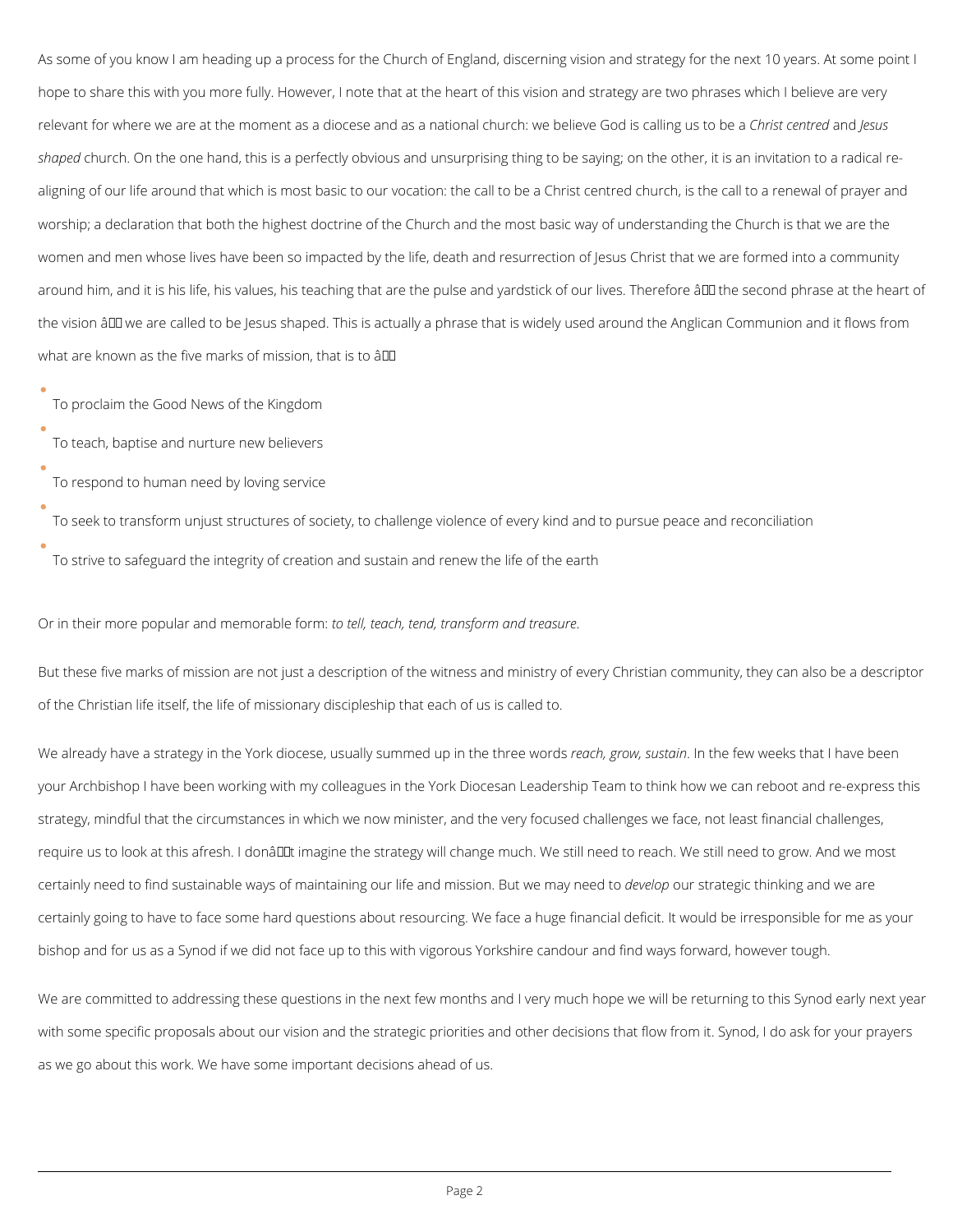In my own thinking about this, alongside the vision and strategic priorities the Church of England is discerning, I have been deeply moved by some of the things I have I have observed God doing here in the York diocese, and especially the *Multiply* and *Mustard Seed* projects. These tiny new beginnings and new ministries are not only sources of hope, they may also provide initiative and impetus for the other things we need to do. It would be wrong to say too much more at the moment, since we are still at the stage of renewing our vision and strategy is a priority, but I do want to affirm as a first principle my belief that we must continue to be the Church for every community in this diocese, even if the shape and ordering of ministry changes. This commitment is fundamental. Furthermore, in saying this, we also acknowledge a particular commitment and therefore a priority of resources, for our poorest communities and those facing the greatest need. This will require an expansive vision and a generous heart. This can only come about by the spiritual renewal whereby we draw close to Christ and learn from him, recognising that the Church is his not ours, his beloved bride which he is committed to and loves. Each day God asks us to make a fresh commitment to follow Jesus, to learn from him, and to find the ways of using our time, at energy and resources for the building of his kingdom here. This is the way of love, the way we see in Jesus, who loved us and gave himself for us.

But do not think this means I will be any less committed to the diocese than my predecessors â III and, I pray, a great deal more committed than some of them who in the distant past spent very little time in the diocese at all! But some of my great heroes in the Christian faith â DD William Temple, Michael Ramsey, David Hope, who was my principal at theological college, and my immediate predecessor John Sentamu â DD were archbishops of York. I am humbled to be following in their steps. All I can promise you is that I will give my best powers of wit, energy and creativity to making Jesus known in this diocese and in this nation so that the world may believe and Christâll Las kingdom be established. More than ever, our nation needs the stability that comes from faith in Christ.

Finally, all my instincts as a minister of the gospel is to want to get stuck in by getting out and about in local communities, meeting people, getting to know them and sharing the good news of Christ as best I can. This is hard to do in these constrained times, and Iâll m doing the best that I can on zoom conferences and in whatever actual meetings are safe and possible. But also, as Archbishop of York, I have responsibilities for the northern province and for the nation that mean I cannot be bishop to the diocese of York in the same way that I have been bishop to other dioceses. That is why I am delegating and sharing episcopal responsibilities with my colleagues. This, I hope, will itself be a sign that ministry is shared and should always be collaborative. But it also means change for the diocese as you get used to more things being led by the other bishops. I believe my role will be much more about casting an expanded vision, reminding us of our core vocation as disciples of Jesus, and then giving my time and energy to very specific projects and initiatives within the diocese. Its day-to-day running will be in the hands of my trusted colleagues.

And that word stability feels to me to be an important one for our life together at the moment. It is one of the three vows of the Benedictine life

which, of course, has had such an influence in shaping the Church and culture of Europe. Benedictâll as rule opens with his clear intention to

âDDestablish a school for the LordâDDs serviceâDD. In this school of discipleship, we learn how to navigate our way through the chances and challenge

of life by holding onto Christ and following him, and also, because we have our security in him, being sent out to do his work.